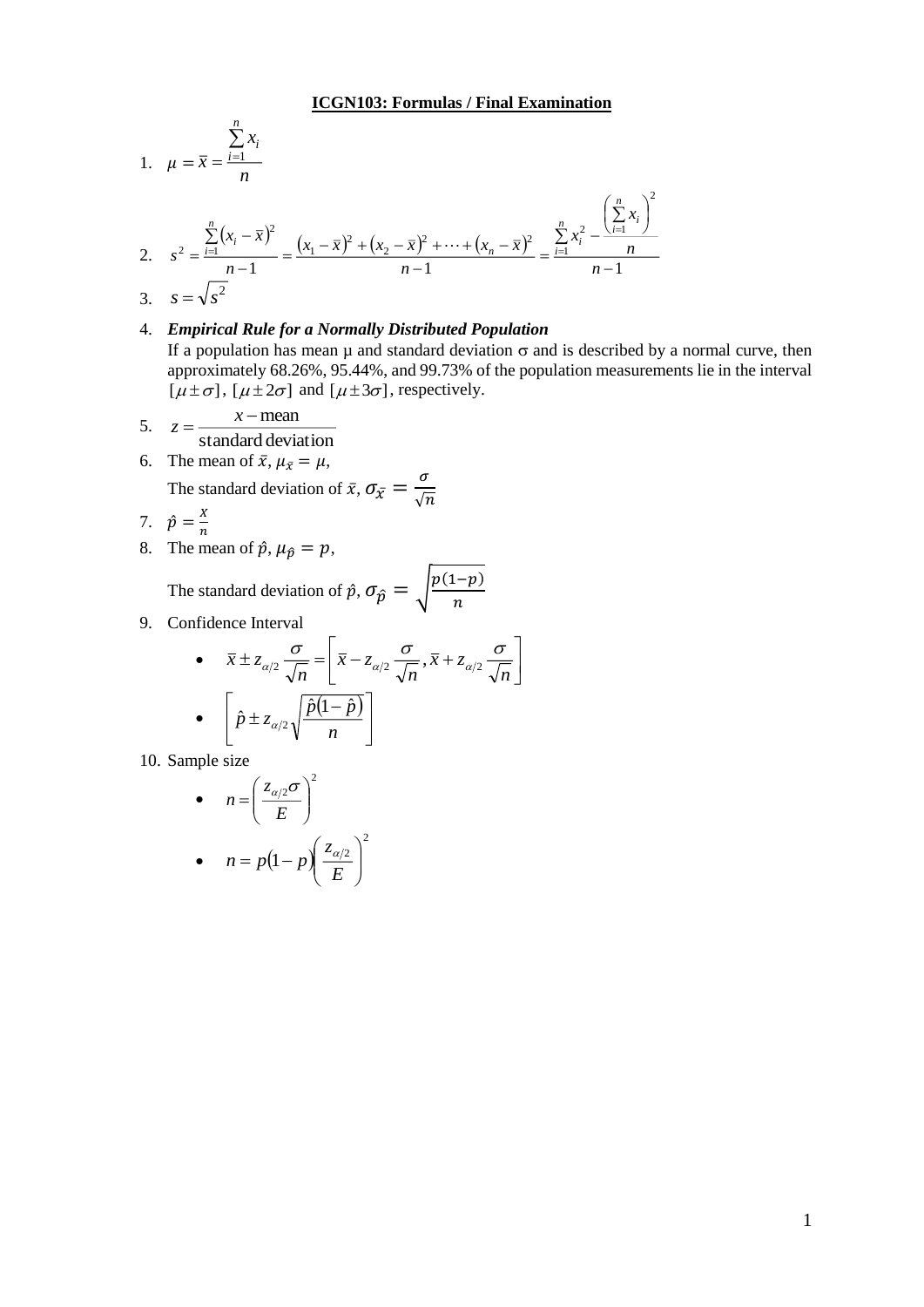## 11. Testing a Hypothesis about a Population Mean When  $\sigma$  is Known



## 12. Testing a Hypothesis about a Population Proportion



- 13. The least squares regression line:  $\hat{y} = b_0 + b_1 x$
- 14. The least squares point estimate of the slope  $\beta_1$

$$
b_1 = \frac{SS_{xy}}{SS_{xx}} \text{ where}
$$
  
\n
$$
SS_{xy} = \sum (x_i - \overline{x})(y_i - \overline{y}) = \sum x_i y_i - \frac{(\sum x_i)(\sum y_i)}{n}
$$
  
\n
$$
SS_{xx} = \sum (x_i - \overline{x})^2 = \sum x_i^2 - \frac{(\sum x_i)^2}{n}
$$